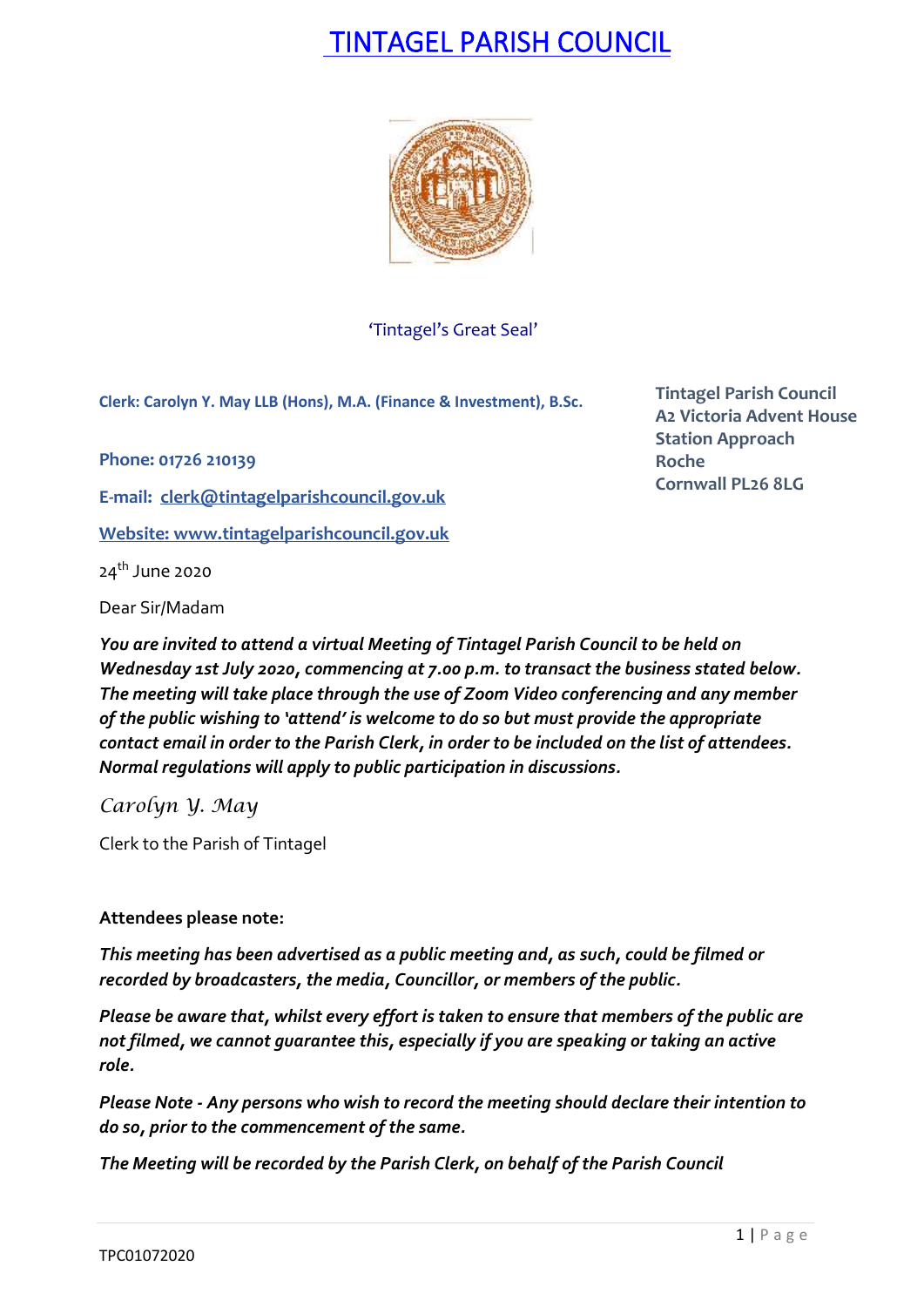- **Apologies**
- **Declarations of Interest**
- **Invitation to members of the public to speak prior to meeting, (10 minutes allowed for this item) -** Participants attention is respectfully drawn to the Parish Council's 'Public Participation Policy', which sets out the rules governing this part of the agenda - only items listed on the said agenda may be discussed.\*

# **AGENDA**

**Minutes -** To Approve the Minutes of the previous meeting, held on the 3 rd June 2020 (Appendix A)

**Planning Applications** – Appendix B

**Planning Decisions** – Appendix C

**Accounts Payable** – Appendix D

# **Annual Governance & Accountability Statements – To follow**

- Statement of Internal Auditor
- Annual Governance Statement
- Annual Accounting Statement

**C0-option –** Notice of co-option applications - in accordance with Cornwall Council (Democratic Services) Advice.

## **Tintagel Visitor Centre –** Cllr Brooks

## **Updates**:

Public Lavatories (Trevena / TVC) Reported Matters

# **Correspondence**

Letter of Thanks Email correspondence – thanks Email correspondence – support Letter of Service Withdrawal – and associated email

#### **\* Public Participation**

- Persons wishing to speak at any meeting can only do so in relation to decision items on the agend
- In respect of questions at Council meetings, members of the public must give notice in writing to the Parish Clerk, by no later than noon on the Friday before the Council meeting. The notice must specify the nature of the question in enough detail to enable a reply to be prepared. Questioners have the right to ask one supplementary question once they have received the chairman's response.
- Contributions are limited to one per person per item and no person shall speak for more than 3 minutes, except in exceptional circumstances, to be determined by the Chairman.

# **Next Meeting - The next Scheduled meeting is on Wednesday 2 nd September 2020.**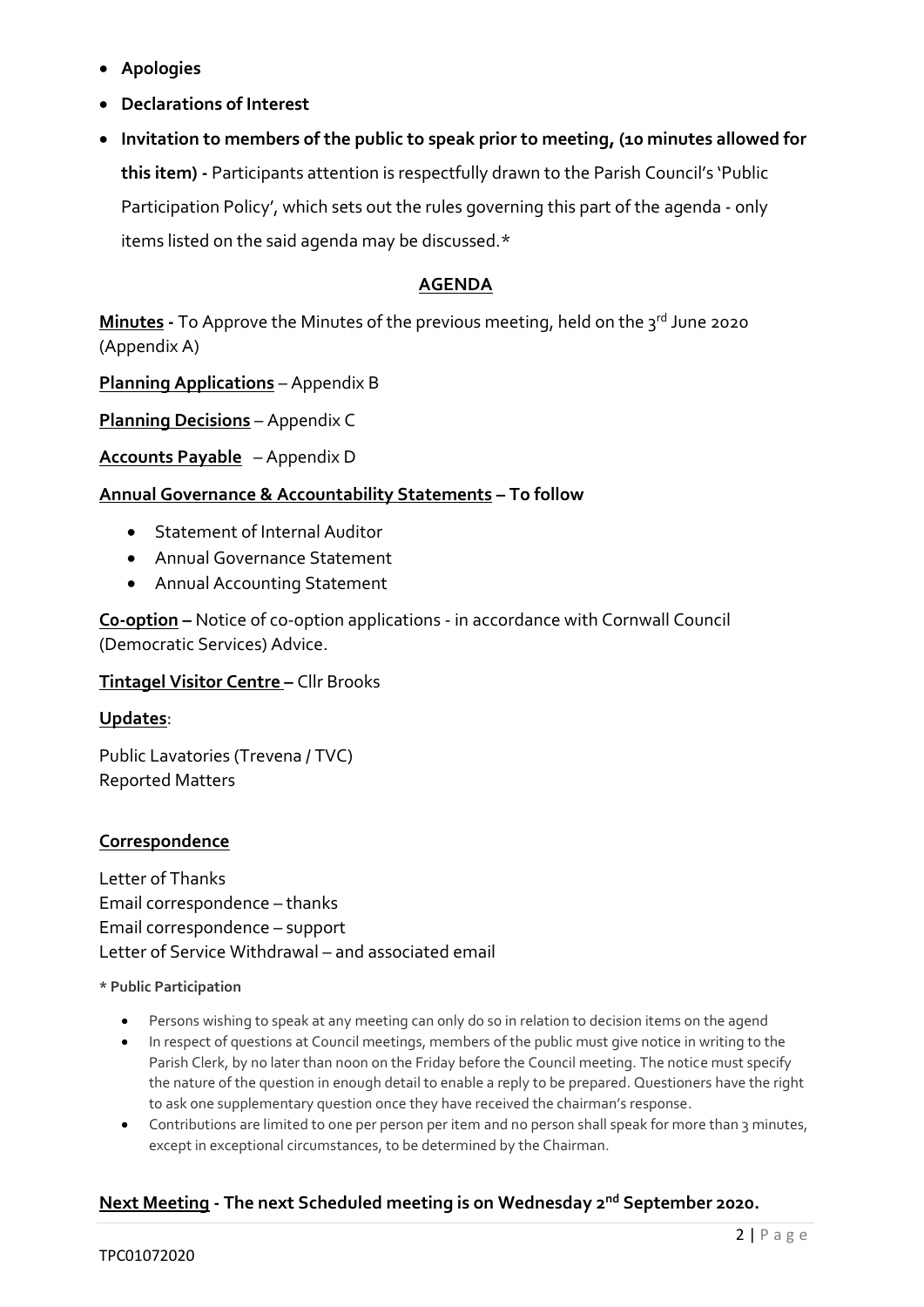# TINTAGEL PARISH COUNCIL



# 'Tintagel's Great Seal'

Clerk: Carolyn Y. May

**Phone: 01726 210139 A2 Victoria Advent House** 

**Station Approach** 

**E-mail: clerk@tintagelparishcouncil.gov.uk** 

**Website:** www.tintagelparishcouncil.gov.uk

**Cornwall** 

**PL26 8LG** 

4<sup>th</sup> June 2020

# **Minutes of the Virtual Meeting of Tintagel Parish Council Wednesday 3rd June 2020**

**Present:** Cllr Flower (Chairman), Cllr Brooks, Cllr Harper, Cllr Pearse, Cllr Callcut, Cllr Tremain, Cllr Coshall

## **Members of the Public:** three

Prior to the commencement of the meeting, the Clerk read out the notice relating to the recording/ filming of the meeting and advised all participants that the meeting would be recorded by the Clerk.

**Apologies:** None

**Declarations of Interest:** None

**Invitation to members of the public to speak prior to the meeting:**

No requests had been received, to address the Parish Council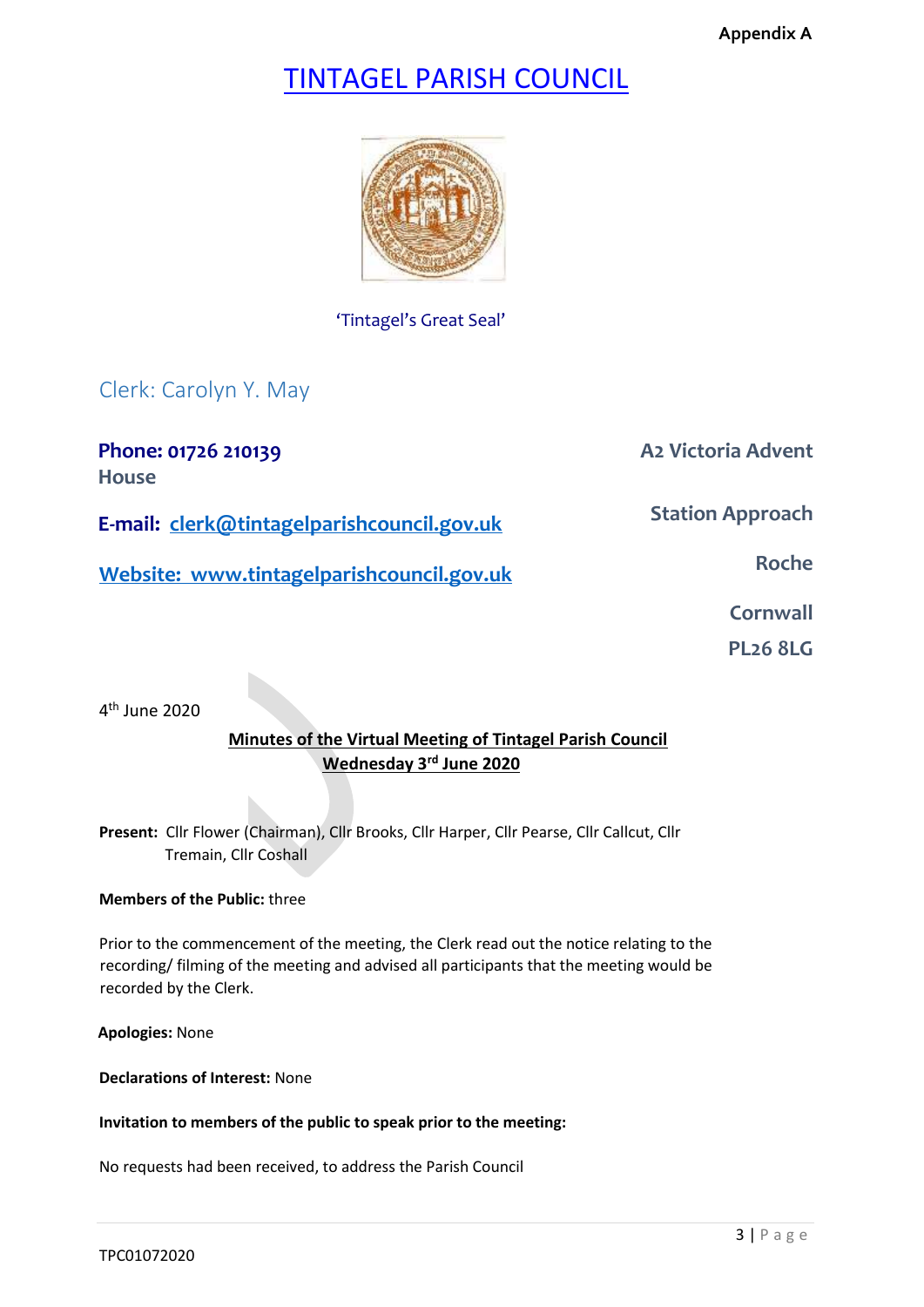#### **AGENDA**

#### **MINUTES**

## **Minute 07 – 2020/21**

The Minutes from the Parish Council Meeting, held on the 13<sup>th</sup> May 2020 were considered by Members, on a page by page basis. No issues were raised in relation to the same.

It was **proposed** by Cllr. Pearse **seconded** by Cllr. Brooks and RESOLVED that the minutes be signed as a true record of the meeting. Unanimous. **Carried**.

#### **PLANNING MATTERS**

## **Minute 08 – 2020/21**

**PA20/04001 -** Members were of the opinion that the proposal amounted to the over-development of the area. It was **proposed** by Cllr Brooks, **seconded** by Cllr Flower and RESOLVED, that the Parish Council would **object** to the application. Unanimous. **Carried**.

#### **Minute 09 – 2020/21**

**PA20/00920/PREAPP -** It was **proposed** by Cllr Brooks, **seconded** by Cllr Flower and RESOLVED, that the Parish Council would **not comment** the application. Unanimous. **Carried**.

## **Minute 010 – 2020/21**

**PA20/04009 -** It was **proposed** by Cllr Brooks, **seconded** by Cllr Pearse and RESOLVED, that the Parish Council would **not object** to the application. Unanimous. **Carried.**

#### **Minute 11 – 2020/21**

**PA20/04094 -** It was **proposed** by Cllr Brooks, **seconded** by Cllr Flower and RESOLVED, that the Parish Council would **not comment** the application. Unanimous. **Carried**.

#### **Minute 12– 2020/21**

**PA20/03814 -** It was **proposed** by Cllr Pearse, **seconded** by Cllr Brooks and RESOLVED, that the Parish Council would **not object** to the application, on the condition that patrons of the facility were not permitted to park on the main road. Unanimous. **Carried.**

#### **Minute 13– 2020/21**

**PA20/03842 -** Members considered the request from the 'Friends of Pendower Beach' and the groups' objection to the proposed development. Cllr Flower stated that our own area lies within an ANOB and that failure to oppose such development (which flies in the face of the ANOB purpose) could create a precedent for all ANOB areas, resulting in wholesale development of the same.

It was **proposed** by Cllr Brooks, **seconded** by Cllr Flower and RESOLVED, that the Parish Council would support the request of the Friends of Pendower Beach, and **object** to the application. Unanimous. **Carried.**

## **PLANNING DECISIONS** – Noted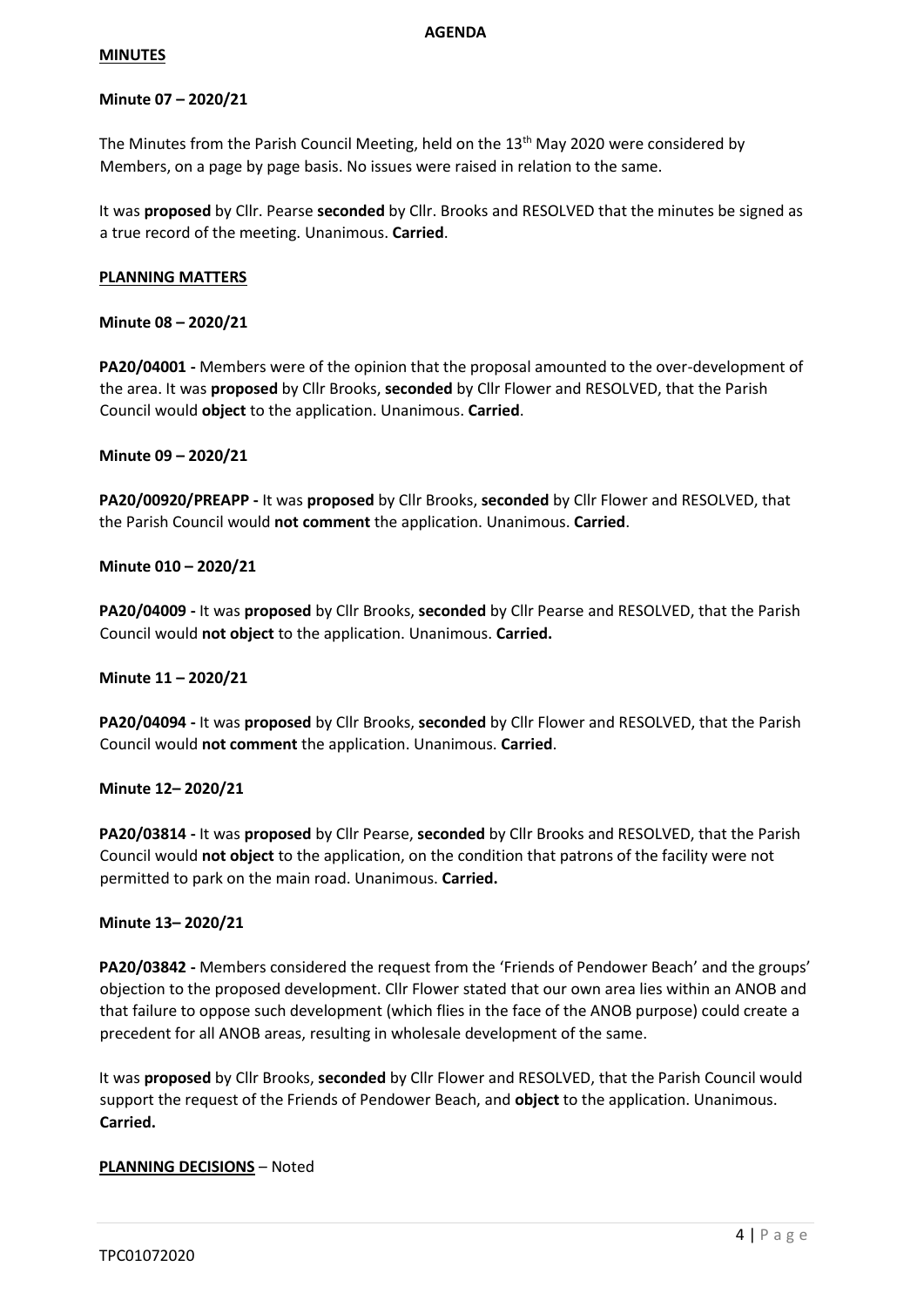## **FINANCE**

## **Accounts Payable – Appendix C**

## **Minute 14– 2020/21**

Members considered the schedule of payments to be made.

It was proposed by Cllr Brooks, seconded by Cllr Flower and RESOLVED that the schedule of accounts, at Appendix C, would be accepted. Unanimous. **Carried.**

## **19.22 hrs – Cllr Coshall joined the meeting.**

**NEW MEMBER –** Cllr Flower welcomed Cllr Coshall, as a Member of the Parish Council.

## **TINTAGEL VISITOR CENTRE**

Following on from the TVC discussion of the 13<sup>th</sup> May, Cllr Brookes addressed the meeting in relation to the comments and observations received.

Cllr Brooks advised the meeting that, since 2017, the TVC had sustained losses of £47,648. He added that figures prior to the period reported on had not been available to provide evidence of other gains/ losses. He stated that the losses amounted to a loss of public monies and stressed that the situation could not continue.

When the facility had been purchased initially, it had been clearly stated that there was a requirement to run the same for a period of three years – as a visitor centre. Thereafter, in the event that the facility did not 'pay its way', then the building could be disposed of. There has never been a need for the facility to make a profit, only cover its costs. That was clearly not happening.

Cllr Brooks added that attempts had been made to update the building and the stock, but current circumstances and the lack of footfall have thwarted the efforts to improve performance. He stated that the time has now come to consider the future of the facility.

Cllr Brooks advised the Meeting that the matter had been considered at the Precept Setting meeting two years ago and that it had been agreed at that juncture, that the TVC should be given 12 months to 'turn itself around' or close. The performance improvement had not happened, yet nothing had been decided. It was agreed by Members that there cannot be a continuous granting of 12-month periods for improvement. Each year the losses are increasing, and the Parishioners are paying.

Members expressed their concerns at the losses and discussed options to either improve the performance of the TVC, or to determine its future role in the community.

Several Members suggested that the building would be better employed as a small community space, for use by Parishioners. There was a belief that the Parish had to become more adept at 'looking inward', to provide for Parishioners.

Cllr Callcut stated that he did not agree with the level of losses incurred but stressed that something was needed to provide visitors with information.

Cllr Brooks suggested that a small facility could be provided in Trevena Square, where brochures and leaflets could be made available. That provision did not require a building the size of the TVC. Members agreed that the idea would meet the needs of tourists to the area.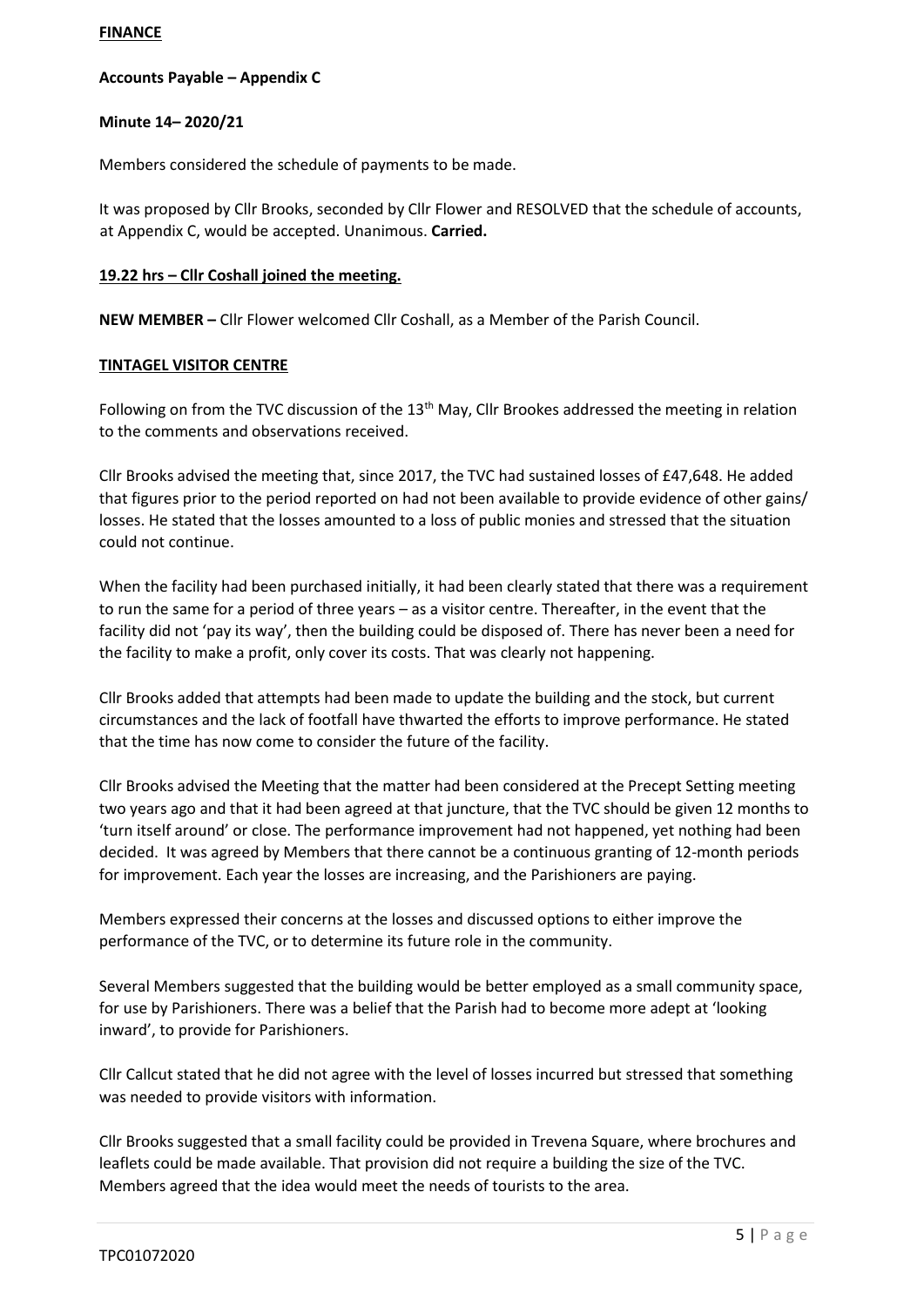Cllr Brooks stated that the only three viable options for the building were:

- To sell the building and re-invest the monies (minus the amount outstanding on the PWL);
- To lease the building to a third party, or;
- To use the building as a community space (this option would incur some costs).

The Clerk advised that, should the Members elect to sell the building, there would be a need to fully advertise the same and ensure that 'best value' was achieved.

Cllr Flower felt that the facility should be given a further year to operate. However, it was **agreed** that the future use of the facility would be decided at the next meeting on  $1<sup>st</sup>$  July 2020.

## **UPDATES**

## • **Lavatories – TVC/ Trevena Square**

## **Minute 15- 2020/2021**

The Clerk enquired about the plans to re-open the public lavatories in the village, advising the meeting that a local business owner had raised the matter with her. Cllr Pearse advised that the same person has also communicated with her on the matter.

Whilst it is accepted that there are issues which arise with the closure of the facilities, the existing set-up of the building would be deemed 'not-fit for purpose' in the current climate. Furthermore, the level of cleaning which would have to be undertaken would add further financial pressure to the Parish Council. No monies have been forthcoming from Cornwall Council, with which additional costs could be off-set.

It was **proposed** by Cllr Flower, **seconded** by Cllr Brooks and RESOLVED that the lavatories at Trevena Square and at the TVC would not be re-opened until it was safe and appropriate to do so, and that the matter would be discussed at the next meeting. Unanimous. **Carried.**

#### • **Trevena Square Floral Display**

The Clerk asked the Members what they wished her to do in relation to the hanging baskets at Trevena Square, this year. She added that, although there had been provision made in the budget, she had not yet ordered the baskets from the garden centre, due to the current lockdown situation. However, having held a brief discussion with the Handyman, it was felt that he would be able fill the baskets himself.

It was **agreed** that the Handyman should be asked to provide the hanging baskets for Trevena Square this year.

#### **CORRESPONDENCE**

**Trevena Square Bridge -** A member of the public reported the dangerous condition of the bridge at Trevena Square, to the Parish Clerk who, in turn, reported the matter to Cornwall Council.

Despite the matter having been reported, the bridge had not been repaired prior to the last public holiday, and there were concerns that an accident could occur.

The Clerk asked the handyman to effect repairs to the same, in order to avoid injuries. We now have an invoice for the repair to send to Cornwall Council.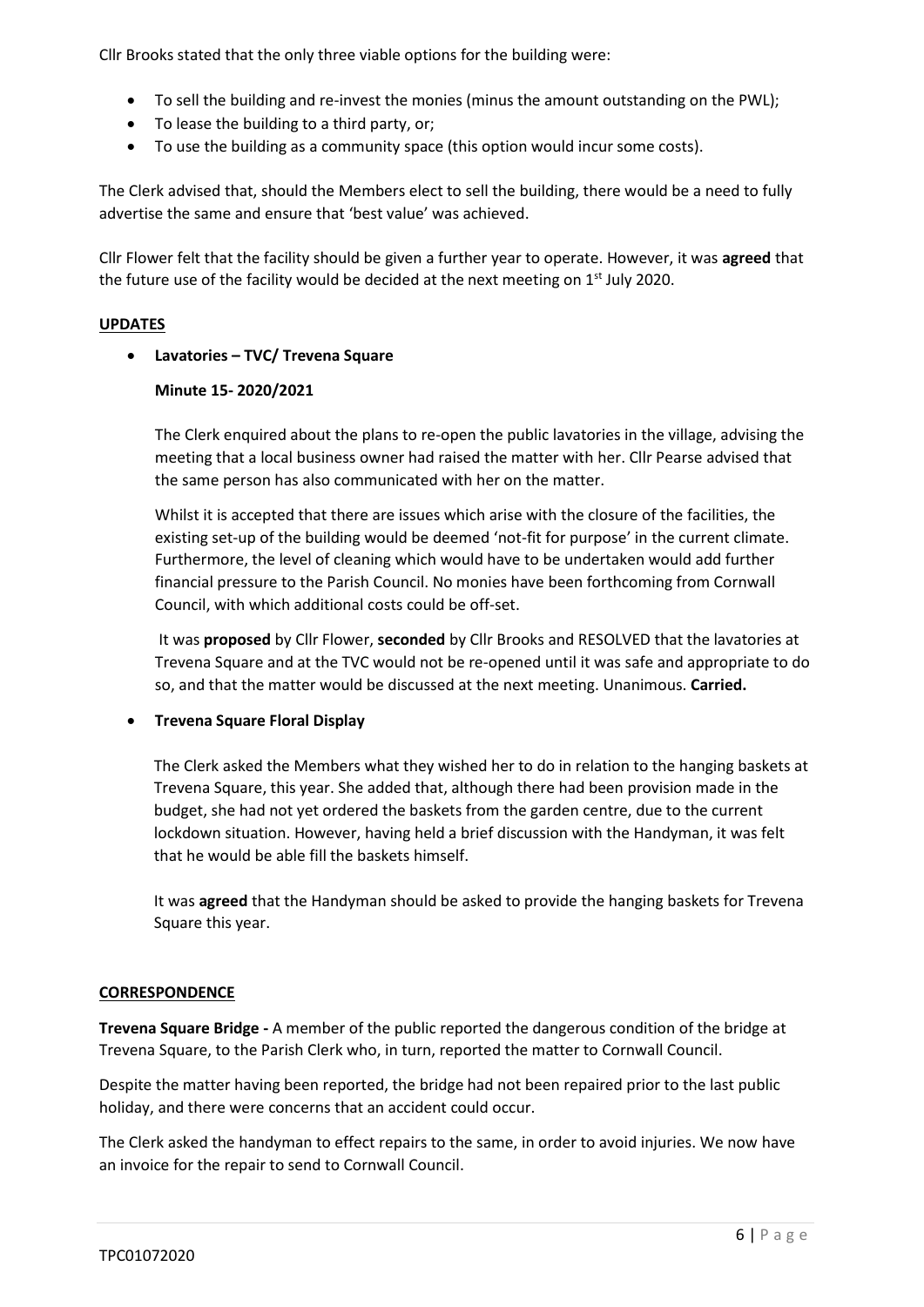**Tintagel Castle -** The Clerk reported that she had spoken to Mr Michael Williams from English Heritage. He advised the Clerk that Tintagel Castle would open on 4<sup>th</sup> July. Tours would be on a prebooked basis.

**St Nectans' Glen – Licencing Application –** The Clerk advised the meeting that she had received correspondence from the Cornwall Council Licencing Department, stating that there is to be a hearing to determine the application. This will be held by way of a 'Virtual' Hearing, to be held on Wednesday 17<sup>th</sup> June 2020 at 10.00 am. Several Councillors stated their desire to be included in the meeting and the Clerk undertook to provide them with the correspondence etc, appertaining to the same.

## **At 20.07 hrs, the Public Meeting ended, and members of the public absented themselves.**

## **Minute 16 - 2020/2021**

It was proposed by Cllr Flower, seconded by Cllr Brooks and RESOLVED that The meeting would move into Committee, in order to discuss the matters which were, by their very nature, confidential. Unanimous. **Carried.**

#### **PART II Meeting**

#### **Minute 17 - 2020/2021**

**Acquisitions -** It was proposed by Cllr Pearse, seconded by Cllr Coshall and RESOLVED that the matter would now be passed to the Parish Council's solicitor for further action. Unanimous. **Carried.**

#### **Minute 18 - 2020/2021**

**Reported Matters -** It was proposed by Cllr Brooks, seconded by Cllr Coshall and RESOLVED that the matter would now be raised with regulatory bodies. Unanimous. **Carried.**

**The Meeting Closed at 20.32 hours**

**Next Meeting: Wednesday 1st July**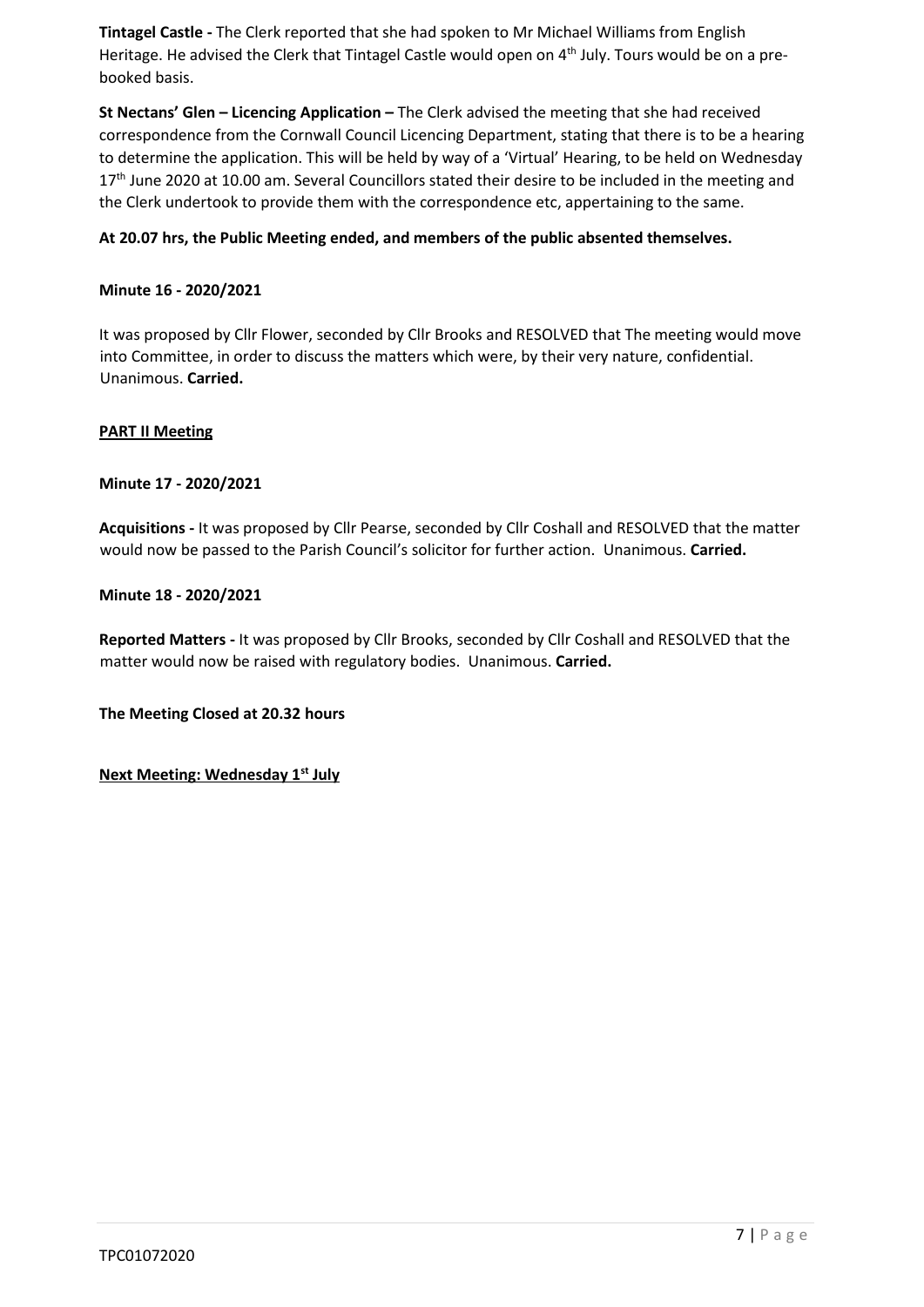## **PLANNING APPLICATIONS APPENDIX B**

| Reference                    | PA20/04811                                                                                                                                                 |
|------------------------------|------------------------------------------------------------------------------------------------------------------------------------------------------------|
| Alternative Reference        |                                                                                                                                                            |
| <b>Application Validated</b> | Tue 23 Jun 2020                                                                                                                                            |
| Address                      | Bramble Nook Back Lane Bossiney Tintagel<br>Cornwall PL34 0AU                                                                                              |
| Proposal                     | Construction of single storey rear extension<br>(demolition of existing conservatory), 2 new<br>rooflights to rear and flat roof infill between<br>dormers |
| Status                       | Awaiting decision                                                                                                                                          |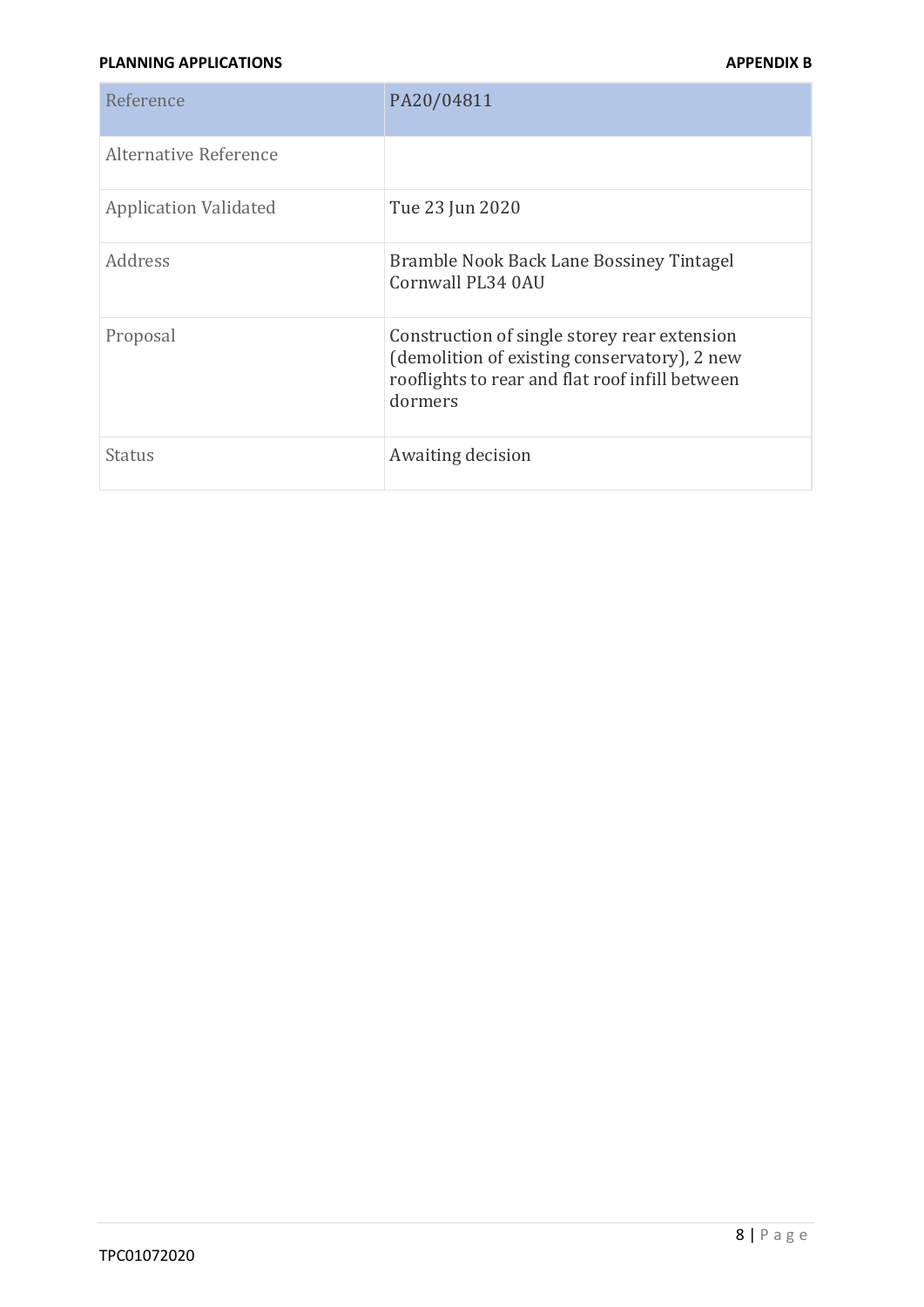## **PLANNING DECISIONS** APPENDIX C

| Reference                    | PA20/00920/PREAPP                                                                         |
|------------------------------|-------------------------------------------------------------------------------------------|
| Alternative Reference        | n/a                                                                                       |
| <b>Application Validated</b> | Thu 14 May 2020                                                                           |
| Address                      | Pendragon House Trevillick Tintagel Cornwall PL34<br>0 <sub>DN</sub>                      |
| Proposal                     | Pre application advice for erection of two bedroom<br>single storey, residential eco home |
| <b>Status</b>                | Decided                                                                                   |
| Decision                     | Closed - advice given                                                                     |
| <b>Decision Issued Date</b>  | Tue 23 Jun 2020                                                                           |

| Reference                    | PA20/03814                                                                                                    |
|------------------------------|---------------------------------------------------------------------------------------------------------------|
| Alternative Reference        | PP-08698786                                                                                                   |
| <b>Application Validated</b> | Wed 06 May 2020                                                                                               |
| Address                      | <b>Bossiney Lodge Bossiney Road Bossiney Tintagel</b><br><b>PL34 0AY</b>                                      |
| Proposal                     | Change of use of property to flexible uses as a<br>dwelling and tea rooms (C3 and A3 uses)<br>(Retrospective) |
| <b>Status</b>                | Decided                                                                                                       |
| Decision                     | Approved (Statutory/one condition only)                                                                       |
| <b>Decision Issued Date</b>  | Wed 24 Jun 2020                                                                                               |